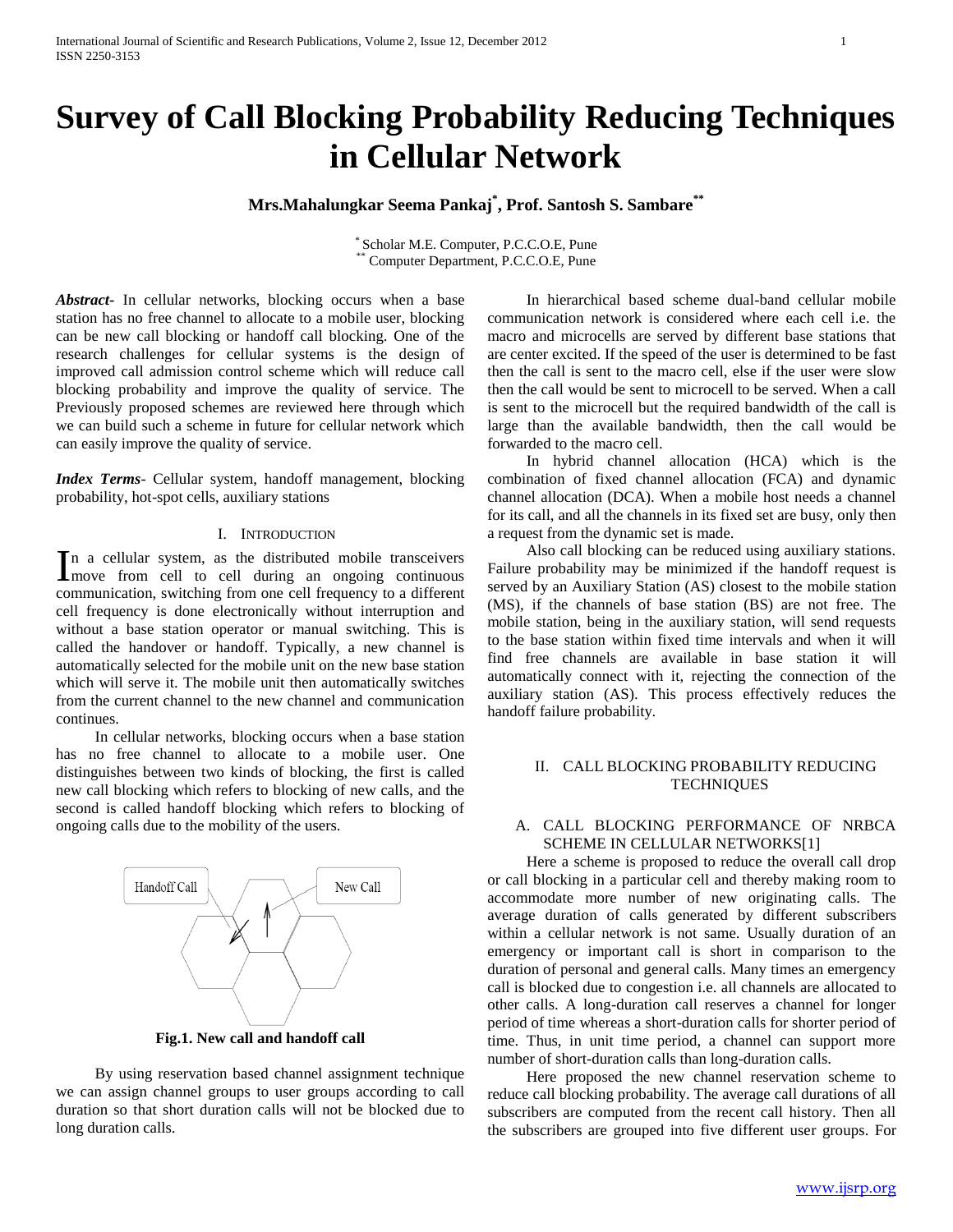each such user group, a set of few channels are reserved to be used by the subscribers belonging to that group. This scheme is particularly useful in a cell having heavy traffic with mostly business calls.

#### 1. SYSTEM MODEL USED FOR NRBCA

 A mobile cellular system with homogeneous cells and a fixed number of channels which are permanently allocated to each cell is considered. In such a system, attention is focused on a single cell; let this cell be called as the reference cell. Let us consider the total number of channels which are permanently allocated to the reference cell is 50. Based on the average call durations, the users of the reference cell are categorized into five user groups (User Group A – Average call holding time: 120 seconds, User Group B – Average call holding time: 350 seconds, User Group C – Average call holding time: 800 seconds, User Group D – Average call holding time: 1400 seconds and User Group E – Average call holding time: 2000 seconds).

 User Group A, User Group B, User Group C, User Group D and User Group E are based on Poisson distribution and varying which constitutes different traffic load in the reference cell.

#### 2. NRBCA PROPOSES FOLLOWING SCHEME

 In this Scheme for each reference cells the total available channels are divided into five reserved groups - Channel group a, b, c, d and e. Each User Group in their ascending order of average call duration is assigned to one of these Channel Groups. The User Groups A, B, C, D and E are in their ascending order of average call duration and are assigned to Channel groups a, b, c, d and e respectively.

 Each call originated by a user from a particular User Group can occupy channel from its reserved Channel Group but if all the channels from that reserved channel group are busy then a channel from next Channel Groups associated with the next user group in ascending order can also be allocated if available. If all the channels from the next channel group are busy, the same process of checking next user group in ascending order continues as shown in flow chart. For example, suppose a new call is originated by a user from User Group A and all the channels from Channel Group a reserved for User Group A are busy, then a channel may be allocated from Channel Group b which is reserved to User Group B. The reverse is restricted i.e. a new call originated by a user from User Group B is not allowed to be assigned a channel from Channel Group a reserved for User Group A whose average call duration is less than that for User Group B.



## B. NCBP IN IMPROVED ADQOS FOR WIRELESS MULTIMEDIA COMMUNICATIONS USING  $HCAI21$

 This method utilizes a hierarchical cellular approach with a bandwidth reallocation algorithm to determine the acceptance or rejection of a new call. The main criteria to implement the structure are to have 2 different sets of operating frequency bands to avoid interference. Thus, a dual-band cellular mobile communication network is considered where each cell i.e the macro and microcells, are served by different base stations that are center excited.

#### 1. BANDWIDTH ALLOCATION

Available Bandwidth ( new call acceptance or rejection)

Reserved Bandwidth (Future handoff connections)

Used Bandwidth (ongoing connections)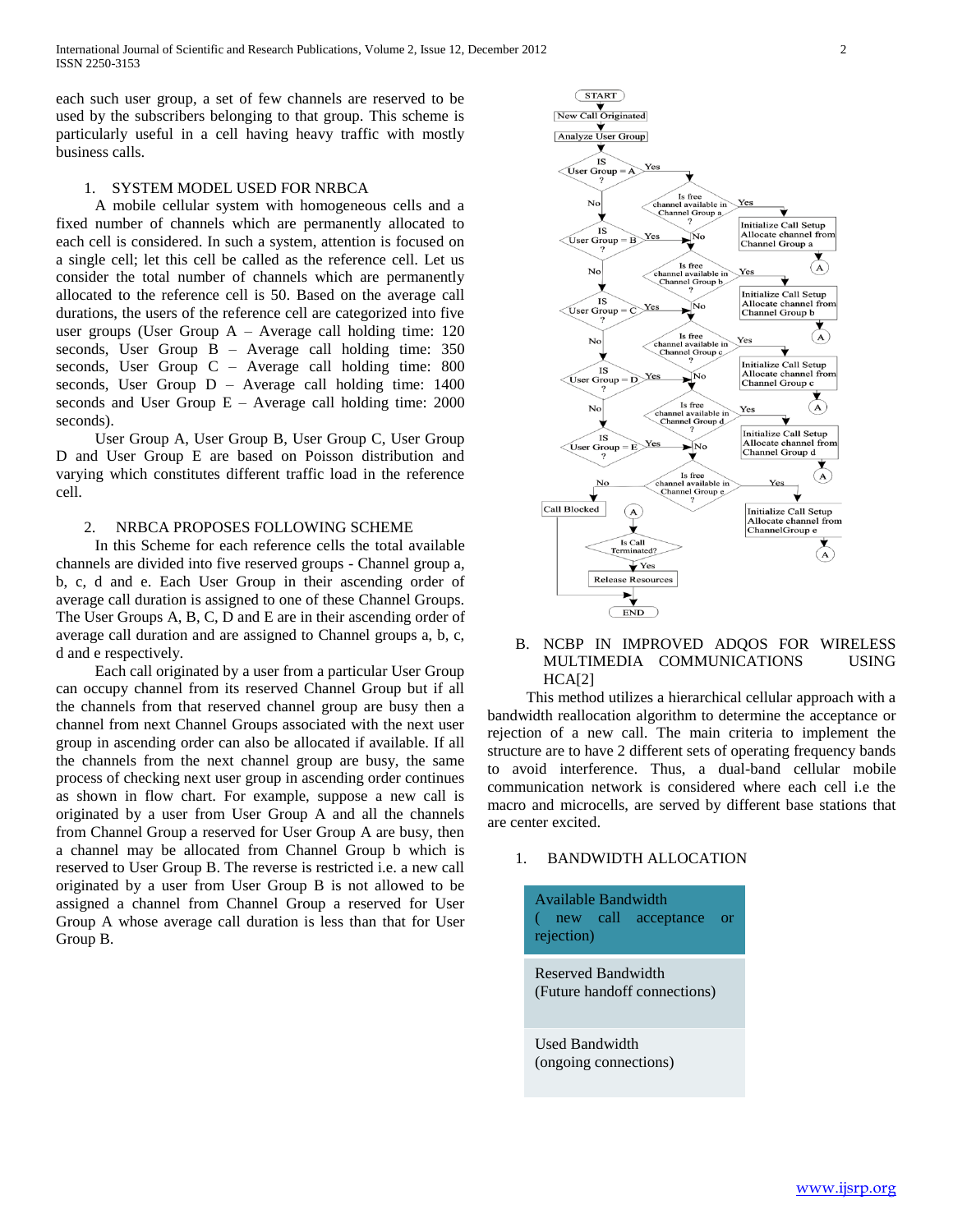## 2. HIERARCHICAL CELLULAR STRUCTURE

 The main criteria to implement the structure are to have 2 different sets of operating frequency bands to avoid interference. Thus, a dual-band cellular mobile communication network is considered where each cell i.e the macro and microcells, are served by different base stations that are center excited.



**Fig.2. A Sample 2-tier Hierarchical Cell Topology**

 One macro cell covers a number of *m* micro cells and calls are assumed to originate in any cell and not interfere with each other. The main advantage of implementing this structure is due to the much better spatial reuse of microcell frequencies, which ' yield a substantial capacity increase, efficient bandwidth utilization and inherent load balancing. One of the aim in designing and planning of cellular communication network is to reduce NCBP.

 The QoS Admission Control receives the application profile of a new call. The system checks the speed of the user for the preliminary process to determine at which level the call should be served, whether in the macro cell or the microcell.

## 3. QoS ADMISSION CONTROL ALGORITHM

 The basic algorithm for the admission control in a hierarchical structure is shown below, where the call would he separated according to its serving macro or microcells. The QoS Admission Control receives the application profile of a new call complete with the speed of user, the required bandwidth and the minimum acceptable bandwidth requirements. The system checks the speed of the user for the preliminary process to determine at which level the call should be served, whether in the macrocell or the microcell.

(1) Receive a (2) Get Speed of User, a<sup>s</sup> (3) if( $a_s =$ fast) (4) Send Call to Macrocell (5) Serve (6)  $Else(a_s == slow)$ (7) Send Call to Microcell (8) Get Bandwidth Available (B) (9) if( $a_{\text{req}} \leq B$ ) then (1O) Serve (10) Else (11) Send Call lo Macrocell (13) Serve

 If the speed of the user is determined to be fast then the call is sent to the macrocell, else if the user were slow then the call would be sent to microcell to be served. When a call is sent to the microcell but the required bandwidth of the call is large than the available bandwidth, then the call would be forwarded to the macro cell to be served as stated in the algorithm, else it would be served in the microcell itself.

## C. A CHANNEL ALLOCATION ALGORITHM FOR HOT-SPOT CELLS IN WIRELESS NETWORKS[3]

 In wireless mobile communication systems, the radio spectrum is limited resource. However, efficient use of such limited spectrum becomes more important when the two, three or more cells in the network become hot-spot. The use of available channels has been shown to improve the system capacity. The role of channel assignment scheme is to allocate channels to cells in such way as to minimize call-blocking probability or call dropping probability and also maximize the quality of service. In this scheme attempts are made to reduce call-blocking probability by designing hybrid channel allocation (HCA) which is the combination of fixed channel allocation (FCA) and dynamic channel allocation (DCA). A cell becomes hot-spot when the bandwidth available in that cell is not enough to sustain the users demand and call will be blocked or dropped. In HCA, channels are divided into two disjoint sets: one set of channels is assigned to each cell on FCA basis (*fixed set*), while the others are kept in a central pool for dynamic assignment (*dynamic set*). The fixed set contains a number of channels that are assigned to cells as in the FCA schemes and such channels are preferred for use in their respective cells. When a mobile host needs a channel for its call, and all the channels in its fixed set are busy, only then a request from the dynamic set is made. It also shows that it behaves similar to the FCA at high traffic and to the DCA at low traffic loads as it is designed to meet the advantages of both.

## 1. SYSTEM MODEL AND DEFINITION FOR CHANNEL ALLOCATION

 We consider a wireless cellular network where the covered geographic area served by the system is divided into several hexagonal-shaped cells. Each cell is served by a base station (also called the MSS (Mobile Service Station)), usually present at the center of the cell. The base stations are connected with one another through a fixed wired (or wireless) network, in general. A mobile host can communicate only with the base station in its cell directly. When a mobile host wants to set up a call, it sends a request to its base station in its cell on the control channel. The call can be set up only if a channel is assigned to support the communication between the mobile host and the base station. No two cells in the system can use the same channel at the same time if they are within minimum channel reuse distance; otherwise, channel interference will occur. It is assumed that a base station can keep the count of number of calls originated (successful or unsuccessful) in its related cell over a given period of time. This count will help the base station to determine its present level of "hot-spot" and to send a multi-level "hot-spot" notification/ signal to its Mobile Switching Center (MSC). The system uses a hybrid channel allocation scheme where the total number of *C*  channels is divided into two disjoint sets, *F* and *D*. The set *F*  contains the channels for fixed (or static) assignment, while the set *D* contains the channels for dynamic assignment, i.e.,  $C = F$ ∪ *D*. Moreover, each base station maintains a *temporary pool*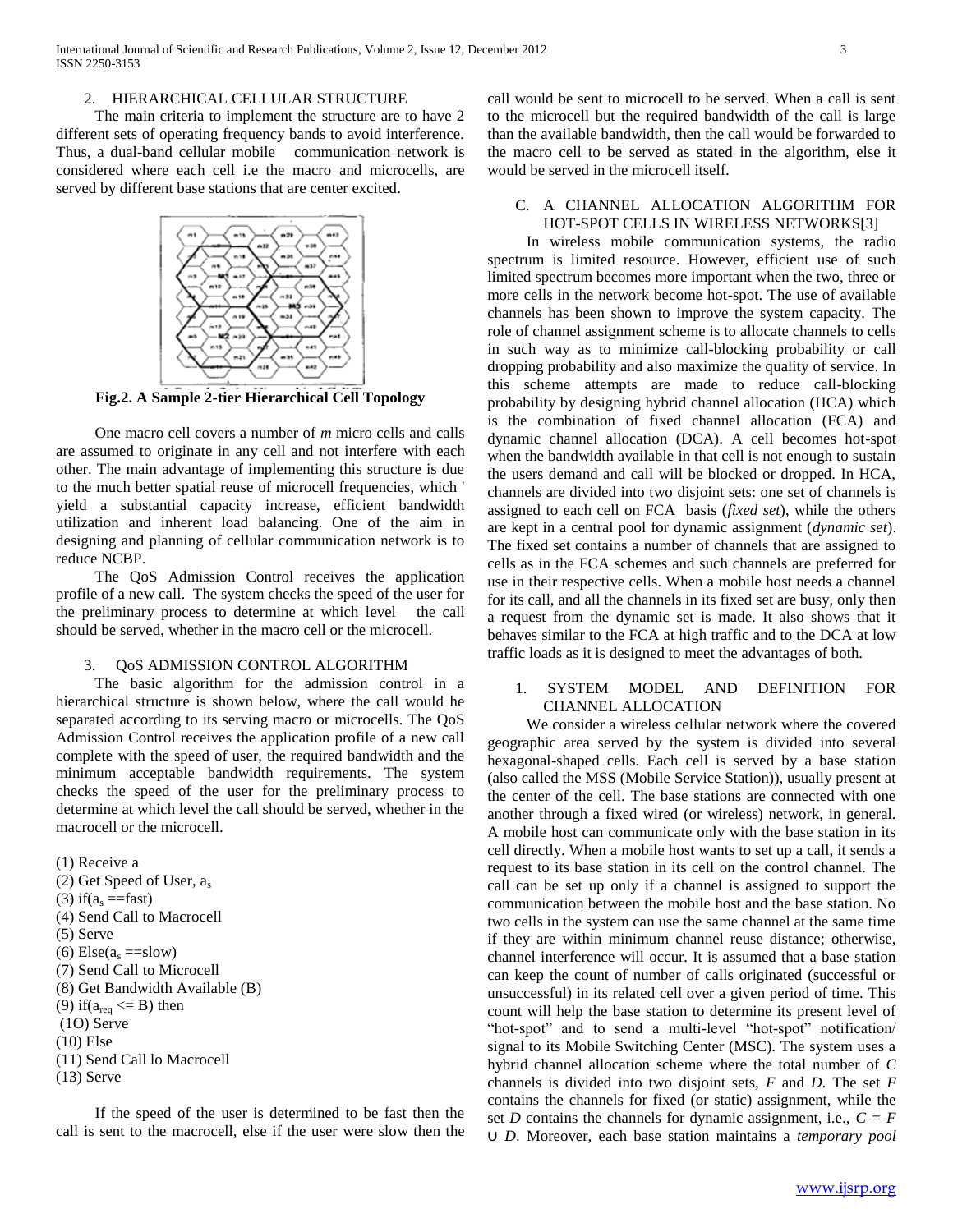(called *T* ) to retain a channel that was originally transferred from the dynamic assignment pool at MSC. The system uses a frequency reuse factor *N*. The fixed channels are assigned to a cell statically as in FCA; while dynamic channels are kept in a centralized pool at MSC. Let *r* be the ratio of the number of dynamic channels to the total number of channels available in the system, i.e.,

 $r = |D| / |C|$ 

 The ratio *r* will remain fixed in the system (i.e., it will not change dynamically over the period of time). The value of *r* is a design parameter, and it depends on the designer's view about the heterogeneity (or difference) in traffic volumes in different cells in the network. For example, if most of the cells in the network has the chance of becoming "hot-spots", then it is a good idea to keep the ratio  $r > 0.5$ . The "hot-spot" notification level is an integer-valued number *L*, such that  $L \in \{0, 1, 2, ... M\}$ where *M* represents a pre-defined maximum level supported by the system. The value for *L* represents the fact that up to *L*  borrowed channels can be retained by the base station after a call on the borrowed channel from that cell terminates. The hybrid channel allocation algorithm (described next) will use the appropriate value of *L* in several of its steps.

#### 2. HCA ALGORITHM

It consists of two phases

- Channel acquisition phase
- Channel release phase

#### 2.1. Channel Acquisition Phase

Set level  $(L = 0)$  at the beginning to indicate that the channel request can be accommodated from the first group (A) and there is no hot-spot cell in the network.

 1. When a mobile host wants to initiate a call, it has to send a channel request on the control channel to its related base station.

 2. If the base station has an available channel from first group (A), it will assign a channel to mobile host.

 3. If no channel from the first group (A) is available, then base station updates the value of *(L)* as shown in Fig 3.



Fig.3.Cell no. 3 is hot-spot cell L=1



 4. The base station then sends a request to borrow a channel from the central pool located at MSC. It also includes the current value and maximum value of (L).

## 2.2. Channel Release Phase

 1. The MSC, on receiving channel request from the base stations assign up to the (L) channels if available from dynamic pool.

 2. When the base station successfully acquires channel from the dynamic pool at MSC, it also adds a channel to its temporary pool (T).

 3. When a call terminates on a channel at a mobile host, the base station needs to find out which type of channel the call belonged to.

 4. If channel is belonged to dynamic pool at MSC the base station estimates current level of hot-spot (h) in the cell as shown in Fig.4.



**Fig.4.Estimation of correct hot-spot level**

5. If  $(h \le L)$  meaning that the congestion in the cell is same or easing, the base station checks its temporary pool (T) and retains up to (h) channels in random order and all the remaining channels in (T) are returned back to MSC.

6. If  $(h > L)$  meaning that the congestion in the cell is getting worse, the channel is retained in the cell. The channel is not returned back to MSC.

 7. If MSC is unable to assign even one channel, the call will be blocked.

3.3 Theoretical result of HCA:

The blocking probability (Pb) in HCA is given by as Eq.1

$$
p_b = \frac{\frac{A^N}{N!}}{\sum_{k=0}^N \frac{A^k}{k!}}
$$

Where A is given by  $A = \lambda / \mu$ , which is successive call time arrivals. In which,  $\lambda$  is the call arrival rate per second,  $\mu$  is average call departure rate of users per second, and N is number of channels in the system.

 In this new hybrid channel allocation algorithm that sends a multi-level "hot-spot" notification to the central pool on each channel request that cannot be satisfied locally at the base station. This notification will request more than one channel be assigned to the requesting cell, proportional to the current hotspot level of the cell. This also reduce control message overhead needed to acquire each channel individually. When a call using such a "borrowed" channel terminates, the cell may retain the channel depending upon its current hot-spot level.

## D. MINIMIZATION OF CALL BLOCKING PROBABILITY USING AUXILIARY STATIONS[4]

 Call blocking probability can be reduced by adding auxiliary stations. Here, a method is proposed which attempts to reduce handoff failures in mobile networks without significant increase in blocking probability of originating calls within a cell. A Mobile Station (MS) on entering a new cell requests a channel from the Base Station (BS) for continuing the existing call.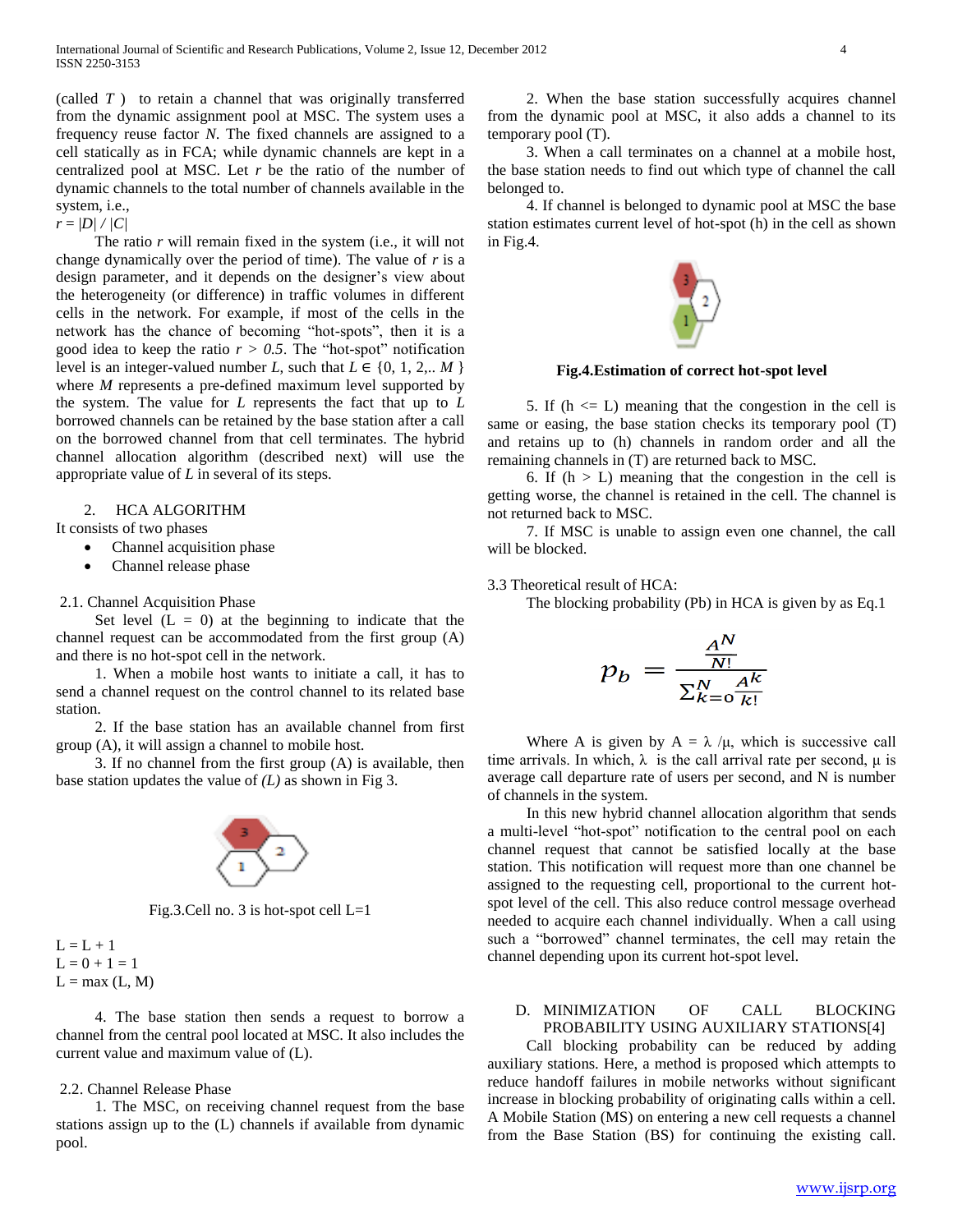However, if no such free channels are available, then a handoff failure is said to occur, i.e. an existing call is dropped. This failure probability may be reduced if the handoff request is served by an Auxiliary Station (AS) as shown in Fig.5. closest to the MS when no free channel from BS is available. However, the main purpose of the auxiliary station is to provide channels for the originating calls in its area. Thus assigning channels of these AS for handoff would lead to increase in blocking probability of originating calls. So, to prevent this unwanted increase in Blocking Probability, the MS which is occupying a channel of the AS will try to changeover to a channel under the BS at the earliest possible opportunity. This method also ensures that there is no need for repeated handoffs as the MS moves inside the cell from one AS to another. Thus the probability of failure in handoff is reduced.



**Fig.5. Auxillary cells and Main cell**

We know,

Blocking probability of new calls = number of originating call  $iv$ . rejected / number of originating call Also,

The handoff failure probability = number of existing call dropped / number of MSs coming into the cell.

 Now, by applying the AS we can effectively reduce the number of rejected originating calls as well as the number of dropped existing calls. So the Blocking probability of new calls and the handoff failure probability both are reduced simultaneously. This approach may result in handoff failure when all the channels of the nearest AS will be busy. To find the nearest AS one can follow pre-scanning method but that may increase the expenditure. Such limitations can be effectively eliminated using mobility measurements of the MS involved in handoff as future research.



Area of the main cell =  $3\sqrt{3} a^2/2$ Area of the auxiliary cell= $3\sqrt{3} h^2/2$ 

Let N number of auxiliary station is required to cover the whole area of the main cell.

Thus, area to be covered by each auxiliary station =  $3\sqrt{3} a^2/2 N$ So,  $h=a/\sqrt{N}$ 

#### 1. HANDOFF USING AUXILIARY STATION:

- i. We will calculate the minimum distance L. L =  $\sqrt{(7/4N)}$  a
- ii. We will calculate the minimum time T, that a MS has to stay in an AS to perform handoff. T=  $\{\sqrt{(7/4N)}\}a\}$ /v
- iii. We will find the time interval t, that a MS stays in an AS (Auxiliary station).

*If t < T,* Trivial case i.e. handoff is not required. *v. Else*

1. Handoff is performed by the nearest Auxiliary Station (AS).

2. Check the number of free channels(C) in the BS after fixed time intervals.

- *3. If C= 0*
- 3.1. Handoff job will be continued by the nearest AS.

*4. Else*

- 4.1. Handoff job will be taken over by the BS from the AS.
- 4.2. End

5. End

vi. End